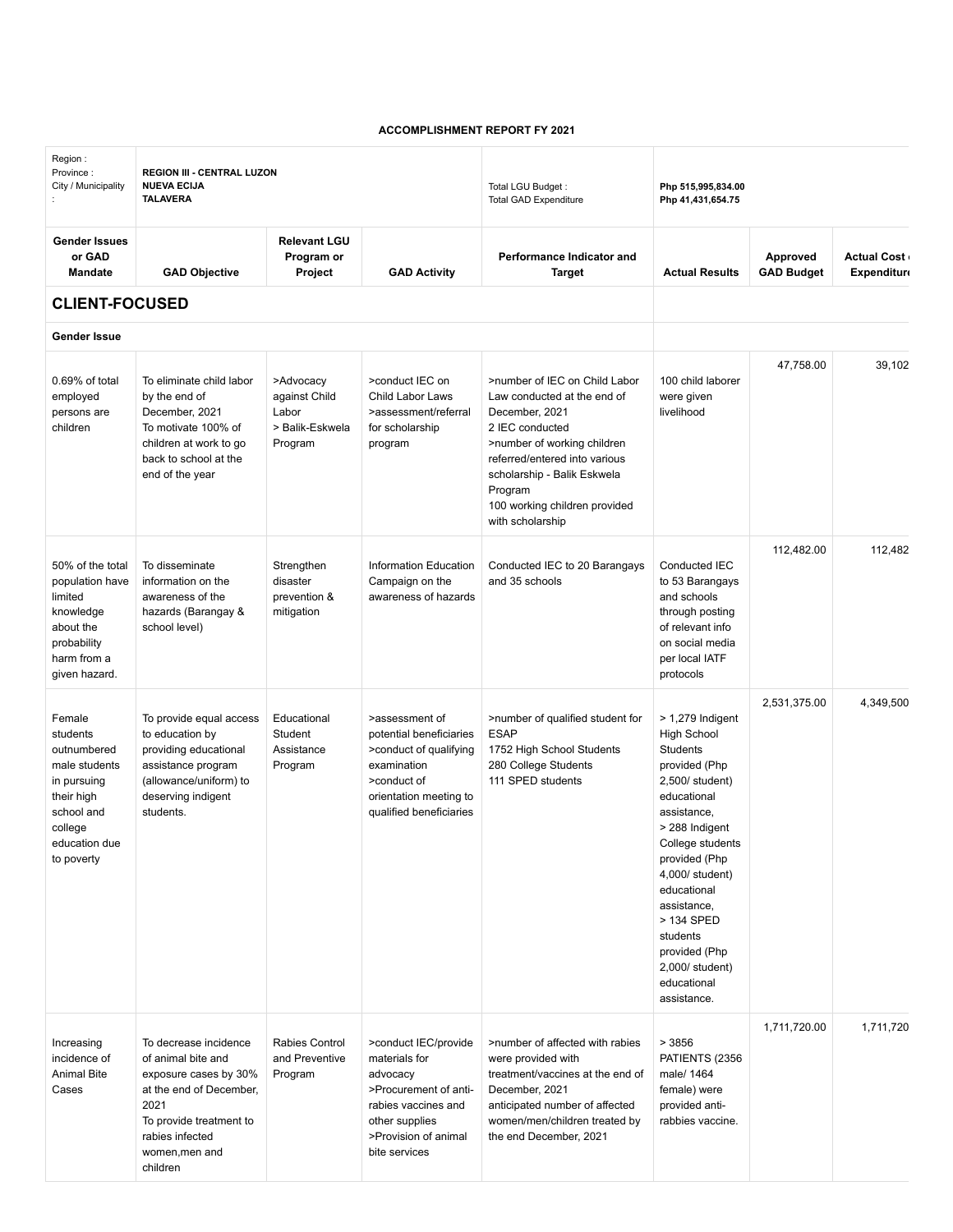| Region:<br>Province:<br>City / Municipality                            | <b>REGION III - CENTRAL LUZON</b><br><b>NUEVA ECIJA</b><br><b>TALAVERA</b>                                                                                                           |                                                                                                                                                                                                                                                                                                                                      | Total LGU Budget:<br><b>Total GAD Expenditure</b>                                                                                                                                                                                       | Php 515,995,834.00<br>Php 41,431,654.75                                                                                                                                                                                                                                                                                                                                                                          |                                                                        |                               |                                          |
|------------------------------------------------------------------------|--------------------------------------------------------------------------------------------------------------------------------------------------------------------------------------|--------------------------------------------------------------------------------------------------------------------------------------------------------------------------------------------------------------------------------------------------------------------------------------------------------------------------------------|-----------------------------------------------------------------------------------------------------------------------------------------------------------------------------------------------------------------------------------------|------------------------------------------------------------------------------------------------------------------------------------------------------------------------------------------------------------------------------------------------------------------------------------------------------------------------------------------------------------------------------------------------------------------|------------------------------------------------------------------------|-------------------------------|------------------------------------------|
| <b>Gender Issues</b><br>or GAD<br>Mandate                              | <b>GAD Objective</b>                                                                                                                                                                 | <b>Relevant LGU</b><br>Program or<br>Project                                                                                                                                                                                                                                                                                         | <b>GAD Activity</b>                                                                                                                                                                                                                     | Performance Indicator and<br><b>Target</b>                                                                                                                                                                                                                                                                                                                                                                       | <b>Actual Results</b>                                                  | Approved<br><b>GAD Budget</b> | <b>Actual Cost</b><br><b>Expenditure</b> |
| <b>GAD Mandate</b>                                                     |                                                                                                                                                                                      |                                                                                                                                                                                                                                                                                                                                      |                                                                                                                                                                                                                                         |                                                                                                                                                                                                                                                                                                                                                                                                                  |                                                                        |                               |                                          |
| RA 9257 Senior<br>Citizen Act RA<br>9994 Sec. 6<br><b>Expanded Law</b> | >To provide Social<br>Pension for Indigent<br>Senior Citizens > To<br>help the indigent senior<br>citizens to meet their<br>daily basic needs<br>especially the needed<br>medication | >Social Pension<br>for Indigent<br><b>Senior Citizens</b><br>>Provision of<br>privilege IDs to<br>older persons<br>>Provision of<br>free eye<br>consultations,<br>check-up and<br>treatment<br>>Provision of<br>free cataract<br>operation<br>>Provision of<br>eye drops and<br>medicines<br>>provision of<br>eye/reading<br>glasses | >profiling of senior<br>citizens<br>>pay-out of social<br>pension<br>>Assists older<br>persons during<br>check-ups,<br>consultation and<br>treatment in the<br>hospital<br>>conduct IEC on the<br>importance of regular<br>eye check-up | >number of senior citizens<br>provided with social pension for<br>the whole year on a quarterly<br>release basis<br>1250 indigent senior citizens<br>>number of senior citizen<br>provided with privilege IDs<br>1250 senior citizens<br>>number of senior citizens<br>provided with needed<br>medication (cataract operation,<br>eye glasses/reading glasses,<br>consultation/check-ups)<br>150 senior citizens | 3,110 Indigent<br>Female Senior<br>Citizen provided<br>Social Pension. | 8,053,747.00                  | 13,995,000                               |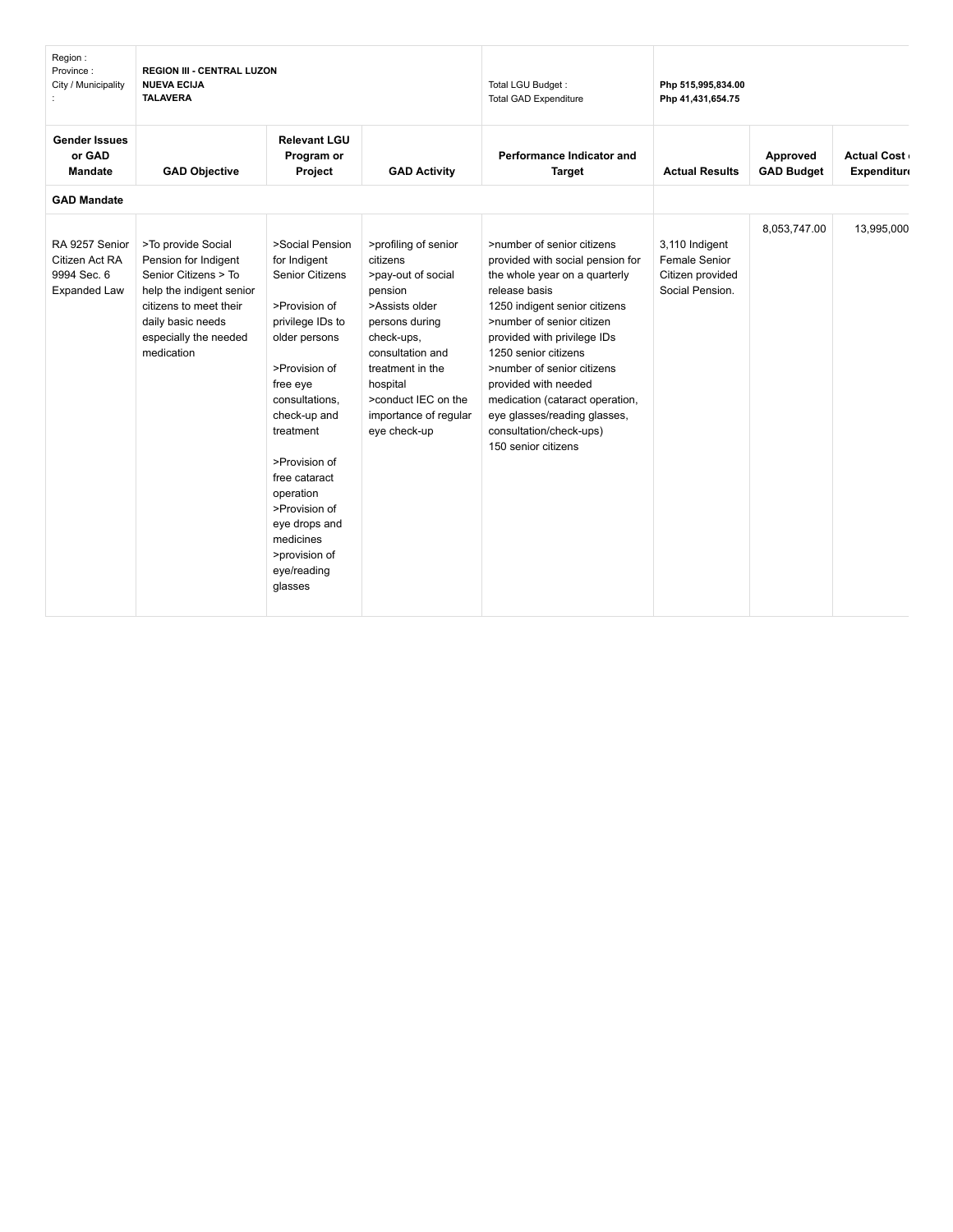| Region:<br>Province:<br>City / Municipality                                                                                                                                       | <b>REGION III - CENTRAL LUZON</b><br><b>NUEVA ECIJA</b><br><b>TALAVERA</b>                                                                                                                                                                                                                                                                                                                                                                                                                                                                                                                                                                                                                                                                               |                                                                                                                                                                                                                                                                                                                                                                              |                                                                                                                                                                                                                                                                                                                                                                                                                                                                                                                                                                                                                                                                                                                                                                                                                                                                                                                                                                                                                | Total LGU Budget:<br><b>Total GAD Expenditure</b>                                                                                                                                                                                                                                                                                                                                                                                                                                                                                                                                                                                                                                                                                                                                                                                                                                                                                                                                                                                                                                                                                                                                                                                                                                                                                                                                                                                                              | Php 515,995,834.00<br>Php 41,431,654.75                                                                                                                                                                                                                                                                                                                                                                                                                                                            |                               |                                          |  |
|-----------------------------------------------------------------------------------------------------------------------------------------------------------------------------------|----------------------------------------------------------------------------------------------------------------------------------------------------------------------------------------------------------------------------------------------------------------------------------------------------------------------------------------------------------------------------------------------------------------------------------------------------------------------------------------------------------------------------------------------------------------------------------------------------------------------------------------------------------------------------------------------------------------------------------------------------------|------------------------------------------------------------------------------------------------------------------------------------------------------------------------------------------------------------------------------------------------------------------------------------------------------------------------------------------------------------------------------|----------------------------------------------------------------------------------------------------------------------------------------------------------------------------------------------------------------------------------------------------------------------------------------------------------------------------------------------------------------------------------------------------------------------------------------------------------------------------------------------------------------------------------------------------------------------------------------------------------------------------------------------------------------------------------------------------------------------------------------------------------------------------------------------------------------------------------------------------------------------------------------------------------------------------------------------------------------------------------------------------------------|----------------------------------------------------------------------------------------------------------------------------------------------------------------------------------------------------------------------------------------------------------------------------------------------------------------------------------------------------------------------------------------------------------------------------------------------------------------------------------------------------------------------------------------------------------------------------------------------------------------------------------------------------------------------------------------------------------------------------------------------------------------------------------------------------------------------------------------------------------------------------------------------------------------------------------------------------------------------------------------------------------------------------------------------------------------------------------------------------------------------------------------------------------------------------------------------------------------------------------------------------------------------------------------------------------------------------------------------------------------------------------------------------------------------------------------------------------------|----------------------------------------------------------------------------------------------------------------------------------------------------------------------------------------------------------------------------------------------------------------------------------------------------------------------------------------------------------------------------------------------------------------------------------------------------------------------------------------------------|-------------------------------|------------------------------------------|--|
| <b>Gender Issues</b><br>or GAD<br>Mandate                                                                                                                                         | <b>GAD Objective</b>                                                                                                                                                                                                                                                                                                                                                                                                                                                                                                                                                                                                                                                                                                                                     | <b>Relevant LGU</b><br>Program or<br>Project                                                                                                                                                                                                                                                                                                                                 | <b>GAD Activity</b>                                                                                                                                                                                                                                                                                                                                                                                                                                                                                                                                                                                                                                                                                                                                                                                                                                                                                                                                                                                            | Performance Indicator and<br>Target                                                                                                                                                                                                                                                                                                                                                                                                                                                                                                                                                                                                                                                                                                                                                                                                                                                                                                                                                                                                                                                                                                                                                                                                                                                                                                                                                                                                                            | <b>Actual Results</b>                                                                                                                                                                                                                                                                                                                                                                                                                                                                              | Approved<br><b>GAD Budget</b> | <b>Actual Cost</b><br><b>Expenditure</b> |  |
| 1. Local<br>Government<br>Code of the<br>Philippines<br>Chapter 2,<br>Section 17 (b)<br>(2)<br>Sec. 17 (a)<br>(1,2,3,5,6,7,10)<br>MCW-<br>Comprehensive<br><b>Health Services</b> | To decrease incidence<br>of TB infection among<br>women, children and<br>men by 20% at the end<br>of December, 2021<br>To increase awareness<br>on how to prevent/early<br>detection of breast and<br>cervical cancer among<br>women at the end of<br>December, 2021<br>To improve and sustain<br>the nutritional status of<br>all target children by the<br>end of December, 2021<br>>To improve attitude,<br>knowledge and<br>practices of children,<br>parents, caregivers<br>through intensified<br>nutrition and health<br>education at the end of<br>the year<br>To ensure that all<br>children have access to<br>any health stations/unit<br>responding to their<br>nutrition problems,<br>including overweight<br>and at risk of<br>malnutrition | >National TB<br>Program<br>>Primary<br>Complex<br>Treatment<br>program<br>>National Breast<br>and Cervical<br>Cancer Early<br>Detection<br>Program<br>>National<br>Nutrition<br>Promotion<br>Program for<br>Behavior change<br>>Infant Young<br>Child Feeding<br>>Integrated<br>Management of<br>Acute<br>Malnutrition<br>>National<br>Dietary<br>Supplementation<br>Program | >Early diagnosis with<br><b>DSSM</b> and treatment<br>>Determination of<br>MDR-TB for re-<br>treatment cases<br>>Celebration of World<br>TB and Lung Month<br>>Maintained hygiene<br>clinic<br>>conduct papsmear<br>or visual inspection<br>>conduct IEC on the<br>importance of<br>vaccination for anti-<br>cervical carcinoma<br>(Gardasil)<br>>Candle lighting<br>ceremony<br>>World's Aids Day<br>Celebration<br>>Nutrition education<br>classes (Pabasa sa<br>Nutrisyon)<br>>Promotion of<br>Pinggang Pinoy<br>>Nutrition Month<br>Celebration<br>>National<br>Breastfeeding<br>Awareness Month<br>>Conduct meetings<br>and training courses<br>>National evaluation<br>team field<br>visit/monitoring<br>>Micronutrient<br>Supplementation (Vit.<br>A, Iron-folic acid)<br>>Mandatory food<br>fortification<br>>Implementation of<br>Infant Young Child<br>Feeding<br>>Enhancement of<br>facilities (including<br>RUTF and RUSF)<br>and provision of<br>service<br>>provision of<br>supplemental feeding | >Number of diagnosed TB<br>patients treated<br>400 diagnosed patient provided<br>with proper TB treatment by the<br>end of December, 2021<br>>conducted awareness<br>campaign<br>>Number of children with<br>primary complex treated<br>all children diagnosed with<br>primary complex provided with<br>treatment at the end of the year<br>>number of women provided<br>with papsmear or visual<br>inspection with acetic acid<br>actual number of women who<br>undergone papsmear<br>>conducted 1 awareness<br>campaign by the end of August,<br>2021<br>>number of patient<br>tested/counselled for HIV and<br>Syphillis<br>>Conducted 1 awareness<br>campaign by the end of<br>December, 2021<br>>all mothers of UW, SUW,<br>wasted and severely wasted<br>and lactating mothers attended<br>nutrition classes<br>>Pinggang Pinoy promoted to all<br>pregnant and lactating mothers<br>by the end of December, 2021<br>>conduct Search for Bright Child<br>(July, 2021)<br>>conduct of Cooking Contest<br>(July, 2021)<br>>number of evaluation<br>conducted/2 evaluation<br>conducted<br>>number of pregnant<br>mothers/children given with Vit.<br>A and Iron-folic acid<br>supplementation<br>all pregnant mothers were<br>provided with iron-folic acid/ all<br>children provided with Vit. A<br>supplementation<br>>IYCF implemented<br>>all 6-59 months children were<br>assessed and monitored<br>>Supplemental feeding provided<br>to 53 barangays | > 45 male and<br>37 female<br>children with<br>primary complex<br>treated.<br>$>120$ male and<br>77 female adult<br>with tuberculosis<br>treated.<br>> Conducted<br>papsmear<br>> Conducted<br>counseling to<br>patient tested for<br>HIV and Syphillis<br>> Conducted HIV<br>awareness<br>campaign<br>> Conducted<br>Nutrition<br>Education class /<br>mother's class to<br>53 Barangays/<br>Provision of<br>allowances to<br>Barangay Health<br>Workers and<br>Barangay<br>Nutrition<br>Scholars | 6,003,071.00                  | 6,003,071                                |  |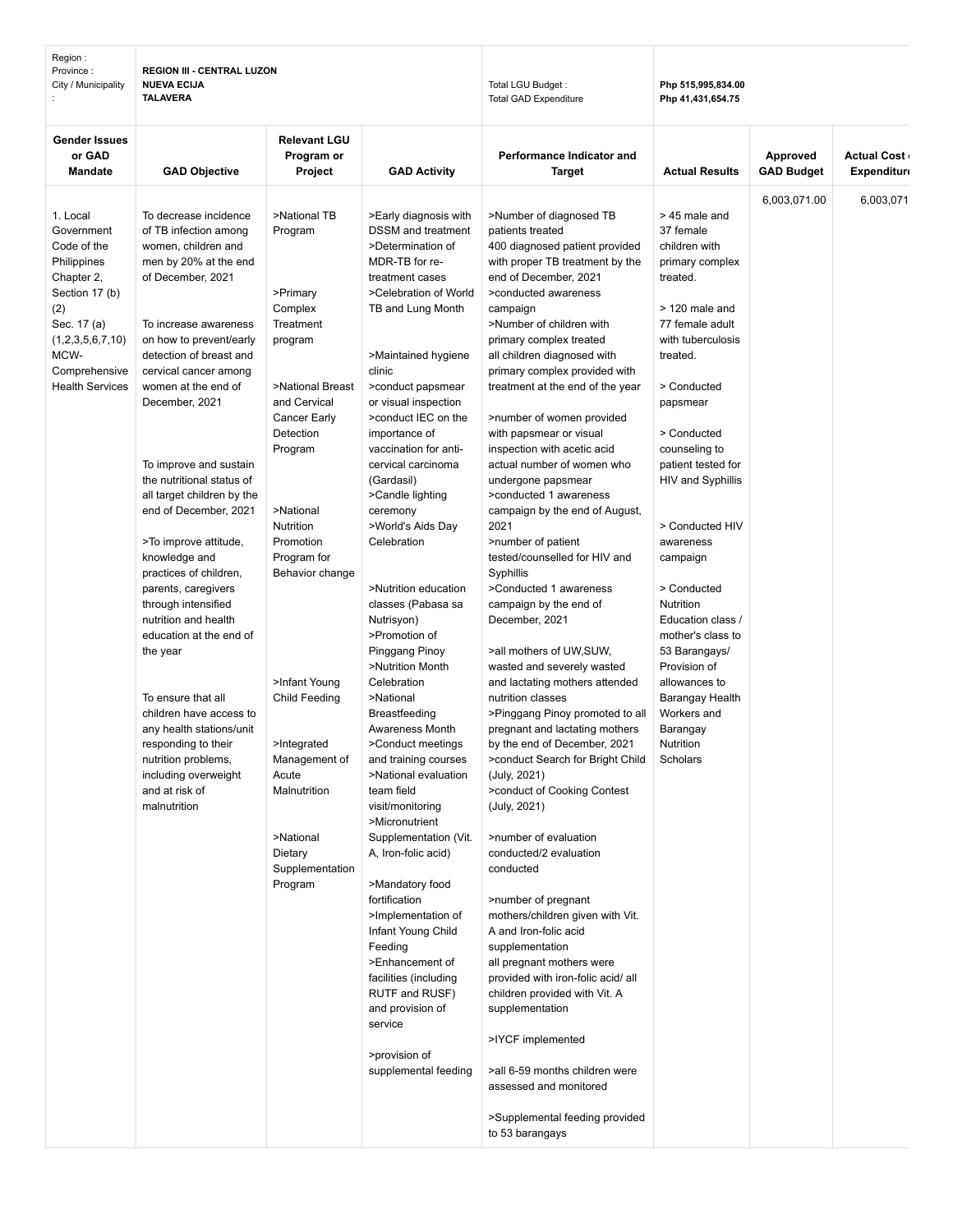| Region:<br>Province:<br>City / Municipality                                                                             | <b>REGION III - CENTRAL LUZON</b><br><b>NUEVA ECIJA</b><br><b>TALAVERA</b>                                              |                                                                                                                                                                                                                                                                |                                                                                                                                                                          | Total LGU Budget:<br>Total GAD Expenditure                                                                                                                                                                                                                                                                                                                                                                                                                                                                                                                                                                                                                                                                                                                                                                                                             | Php 515,995,834.00<br>Php 41,431,654.75                                                                                                                                                                                                                                                                                                                                                                                                                                                                                                                                                                                                                                                                      |                               |                                   |
|-------------------------------------------------------------------------------------------------------------------------|-------------------------------------------------------------------------------------------------------------------------|----------------------------------------------------------------------------------------------------------------------------------------------------------------------------------------------------------------------------------------------------------------|--------------------------------------------------------------------------------------------------------------------------------------------------------------------------|--------------------------------------------------------------------------------------------------------------------------------------------------------------------------------------------------------------------------------------------------------------------------------------------------------------------------------------------------------------------------------------------------------------------------------------------------------------------------------------------------------------------------------------------------------------------------------------------------------------------------------------------------------------------------------------------------------------------------------------------------------------------------------------------------------------------------------------------------------|--------------------------------------------------------------------------------------------------------------------------------------------------------------------------------------------------------------------------------------------------------------------------------------------------------------------------------------------------------------------------------------------------------------------------------------------------------------------------------------------------------------------------------------------------------------------------------------------------------------------------------------------------------------------------------------------------------------|-------------------------------|-----------------------------------|
| <b>Gender Issues</b><br>or GAD<br><b>Mandate</b>                                                                        | <b>GAD Objective</b>                                                                                                    | <b>Relevant LGU</b><br>Program or<br>Project                                                                                                                                                                                                                   | <b>GAD Activity</b>                                                                                                                                                      | Performance Indicator and<br><b>Target</b>                                                                                                                                                                                                                                                                                                                                                                                                                                                                                                                                                                                                                                                                                                                                                                                                             | <b>Actual Results</b>                                                                                                                                                                                                                                                                                                                                                                                                                                                                                                                                                                                                                                                                                        | Approved<br><b>GAD Budget</b> | <b>Actual Cost</b><br>Expenditure |
| Establishment<br>of VAWC Desk<br>in every<br>barangay as<br>provided for<br>under RA 9710<br>or Magna Carta<br>of Women | >To reduce the<br>incidence of violence<br>against women and<br>their children by 20% at<br>the end of December<br>2021 | Information<br>campaign<br>program on RA<br>9262 and other<br>related laws on<br>VAWC<br>Marriage<br>counseling<br>Pre-marriage<br>counseling<br>Referral<br>Issuance of child<br>custody<br>agreement<br>Psycho-social<br>services for<br><b>VAWC</b> victims | Conduct Symposium<br>on VAW<br>Conduct counseling<br>to couples with<br>marital conflict<br>conduct pre-marriage<br>orientation/counseling<br>Referral to<br>PJGMRMC/PNP | 100% delivered services of<br>Programs Promoting Children &<br>Women's Welfare by year 2021/<br>1 Symposium for women<br>conducted/established 53<br>VAWC desk with designated<br>VAWC desk officer<br>100% provision of counseling,<br>Case Study and Psycho social<br>Services for VAWC Victims/<br>Provided counseling to 5 women<br>victims, referred for Psycho-<br>social intervention, provided<br>counseling to 5 couples with<br>marital problem<br>100% provision of referral by<br>year 2021/referred VAWC<br>victims for medico legal / legal<br>services<br>100% anticipated no. of couples<br>provided with pre-marriage<br>counseling/200 would be<br>couples attended pre-marriage<br>counseling<br>100% of Marginalized women<br>actively participated in the<br>celebration by year 2021/1<br>Women's Month Celebration<br>conducted | >100% delivered<br>services of<br>Programs<br>Promoting<br>Children &<br>Women's<br>Welfare<br>>53 barangays<br>with established<br>VAWC desk with<br>designated<br>VAWC desk<br>officer.<br>> Provided<br>counseling<br>services to 38<br>women.<br>> Provided<br>counseling to 38<br>couples with<br>marital problem<br>> 5 children<br>victims of<br>abused referred<br>for medico legal /<br>legal services<br>> 195 would be<br>couples attended<br>pre-marriage<br>counseling<br>> 15 women's<br>group organized;<br>functional and<br>actively<br>participates in<br>community<br>activities;<br>volunteers<br>during the<br>implementation<br>of<br>Supplementary<br>feeding program<br>in Day Care. | 110,361.00                    | 275,626                           |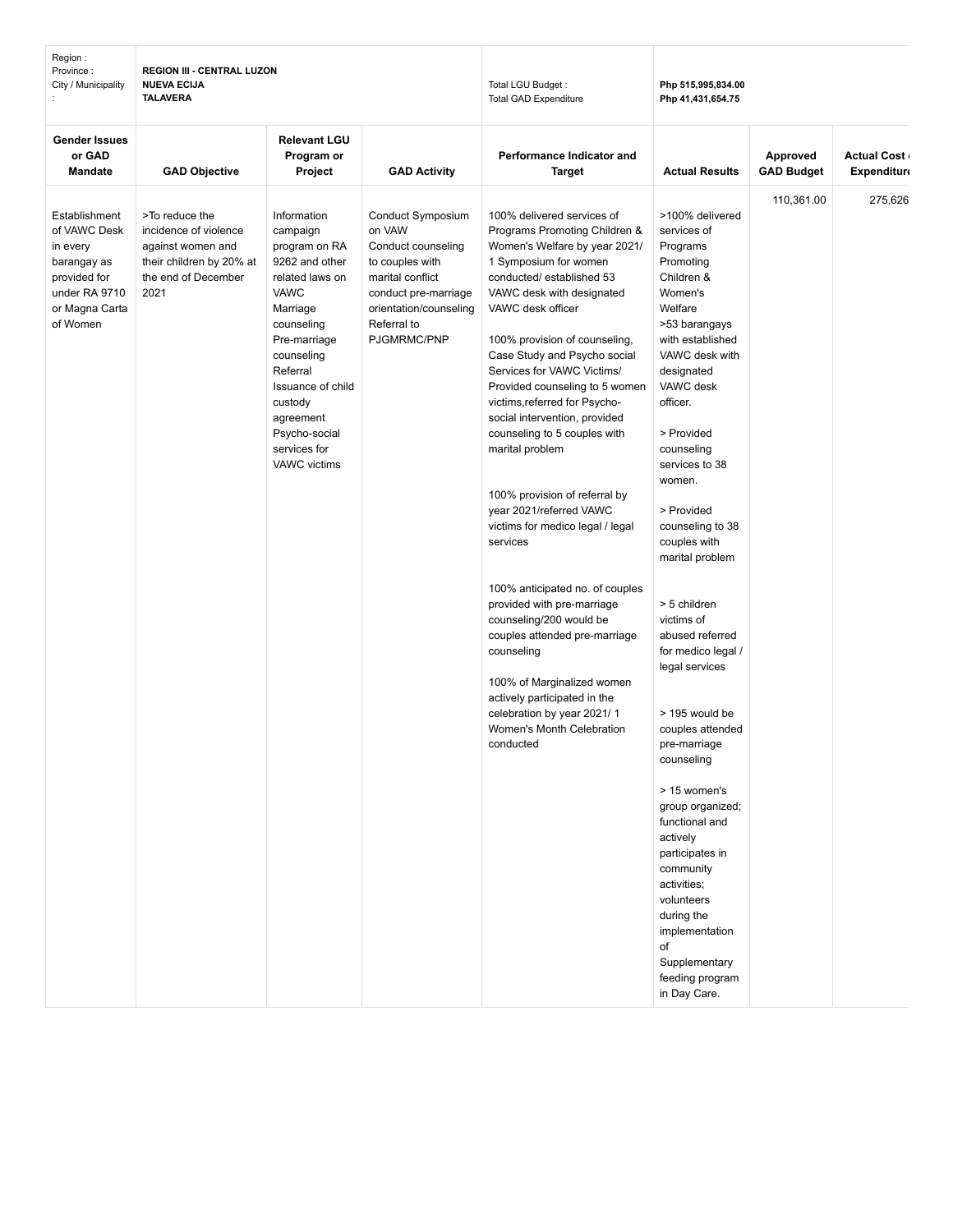| Region :<br>Province:<br>City / Municipality                                                                                                                                                                                                                                                                                                                                                                                                                                                                                                                                                            | <b>REGION III - CENTRAL LUZON</b><br><b>NUEVA ECIJA</b><br><b>TALAVERA</b>                                                                                                                                                                            |                                                                                                                                                                  | Total LGU Budget:<br><b>Total GAD Expenditure</b>                                                                                                                                                                                                                                                                                                  | Php 515,995,834.00<br>Php 41,431,654.75                                                                                                                                                                                                                                                                                                                                                                                                                 |                                                                                                                                                                                     |                               |                                          |
|---------------------------------------------------------------------------------------------------------------------------------------------------------------------------------------------------------------------------------------------------------------------------------------------------------------------------------------------------------------------------------------------------------------------------------------------------------------------------------------------------------------------------------------------------------------------------------------------------------|-------------------------------------------------------------------------------------------------------------------------------------------------------------------------------------------------------------------------------------------------------|------------------------------------------------------------------------------------------------------------------------------------------------------------------|----------------------------------------------------------------------------------------------------------------------------------------------------------------------------------------------------------------------------------------------------------------------------------------------------------------------------------------------------|---------------------------------------------------------------------------------------------------------------------------------------------------------------------------------------------------------------------------------------------------------------------------------------------------------------------------------------------------------------------------------------------------------------------------------------------------------|-------------------------------------------------------------------------------------------------------------------------------------------------------------------------------------|-------------------------------|------------------------------------------|
| <b>Gender Issues</b><br>or GAD<br><b>Mandate</b>                                                                                                                                                                                                                                                                                                                                                                                                                                                                                                                                                        | <b>GAD Objective</b>                                                                                                                                                                                                                                  | <b>Relevant LGU</b><br>Program or<br>Project                                                                                                                     | <b>GAD Activity</b>                                                                                                                                                                                                                                                                                                                                | Performance Indicator and<br><b>Target</b>                                                                                                                                                                                                                                                                                                                                                                                                              | <b>Actual Results</b>                                                                                                                                                               | Approved<br><b>GAD Budget</b> | <b>Actual Cost</b><br><b>Expenditure</b> |
| Expand the<br>number<br>of families<br>enrolled<br>to PhilHealth<br>(Section 27 of<br>Republic<br>Act 9710,<br>otherwise<br>known as the<br>Magna Carta of<br>Women)                                                                                                                                                                                                                                                                                                                                                                                                                                    | To enroll 100% of<br>indigent families to<br>Philhealth at the end of<br>December 2021                                                                                                                                                                | >Philhealth<br>Insurance<br>Program for<br>Indigent                                                                                                              | >profiling of indigent<br>beneficiaries<br>>home visit/interview<br>target beneficiaries<br>>processing of<br>documents<br>>encoding of<br>approved<br>beneficiaries/data<br>banking                                                                                                                                                               | >Number of indigent families<br>enrolled in Philhealth<br>anticipated number of indigent<br>families enrolled in Philhealth<br>Insurance                                                                                                                                                                                                                                                                                                                | Indigent families<br>and senior<br>citizens were<br>automatically<br>enrolled in<br>PhilHealth as<br>mandated by<br>Republic Act<br>11223 known as<br>Universal Health<br>Care Law. | 61,000.00                     | $\mathbf 0$                              |
| <b>GAD Mandate:</b><br>Section 23<br>(B9.of the IRR<br>g DA and LGUs<br>shall ensure<br>participation of<br>rural women by<br>tapping existing<br>people's<br>organization,<br>NGOs and rural<br>women groups<br>in their training<br>on food<br>production with<br>emphasis on<br>sustainable<br>agriculture and<br>fisheries such<br>as but not<br>limited to<br>production of<br>organic inputs<br>and fertilizers,<br>natural farming<br>and vermin<br>composting,<br>and other<br>technologies/<br>Sec 17 of LGC<br>1991 (Provision<br>of Livelihood<br>Projects and<br>other Pro-Poor<br>Projects | To ensure participation<br>of rural women in<br>training on food<br>production, production<br>of organic inputs and<br>fertilizers, vermin<br>composting and other<br>technologies                                                                    | >Establishment<br>of rural women<br>organization<br>(RIC)<br>>Extension<br>Education:<br>Trainings and<br>seminars and<br>hands on<br>demonstration<br>on IGP    | >Established and<br>maintained rural<br>women groups<br>through regular<br>meetings<br>>conduct skills<br>training on food<br>production/IGP<br>>conduct training on<br>production of organic<br>fertilizer and inputs,<br>vermin composting<br>>Attend/Participate in<br>National convention,<br>consultative<br>meetings, symposium<br>and forum | >number of rural women groups<br>organized and functioanal<br>40 RIC groups<br>>number of skills training on<br>food production<br>conducted/number of rural<br>women beneficiaries<br>2 trainings and 10 hand 0n<br>demos/420 rural women<br>beneficiaries (RIC members)<br>>number of trainings on<br>production of organic inputs and<br>fertilizer,, vermin composting<br>and other technologies<br>2 trainings with 30 rural women<br>participants | > 53 RIC groups<br>organized<br>> 30 Provided<br>livelihood in<br>coordination with<br>Provincial<br>Government.                                                                    | 145,874.00                    | 145,874                                  |
| Local<br>Government<br>Code of the<br>Philippines<br>Chapter 2,<br>Section 17 (b)<br>$(2)$ , Section 17<br>(a)<br>(1,2,3,5,6,7,10)<br>MCW-                                                                                                                                                                                                                                                                                                                                                                                                                                                              | To provide<br>comprehensive, culture-<br>sensitive and gender<br>responsive health<br>services and programs<br>covering all stages of<br>women's life cycle<br>which addresses major<br>causes of women's<br>mortality and morbidity<br>by the end of | 1. Safe<br>Motherhood and<br>Women Health<br>Program<br>a. Prenatal and<br>Post natal Care<br>b. Perinatal and<br>Post natal<br>c. Family<br>Planning<br>Program | >Master listing of all<br>pregnant women<br>>Reproduction and<br>distribution of IEC<br>materials on safe<br>pregnancy (Mother<br>and Child Booklet,<br>Birth Plan)<br>>Mothers/Parenting<br>Class/ BuntisClass/<br>Congress                                                                                                                       | >number of pregnant and post<br>partum women<br>2,755 pregnant<br>>number of pregnant women<br>provided safe motherhood<br>seminar<br>300 pregnant women<br>>no. of women gave birth to<br>uncomplicated pregnancy<br>>number of lactating mothers                                                                                                                                                                                                      | > 1,776 pregnant<br>women provided<br>pre-natal check<br>up<br>> 1,776 pregnant<br>women provided<br>post natal check<br>up<br>> 300 pregnant                                       | 10,754,008.00                 | 10,754,008                               |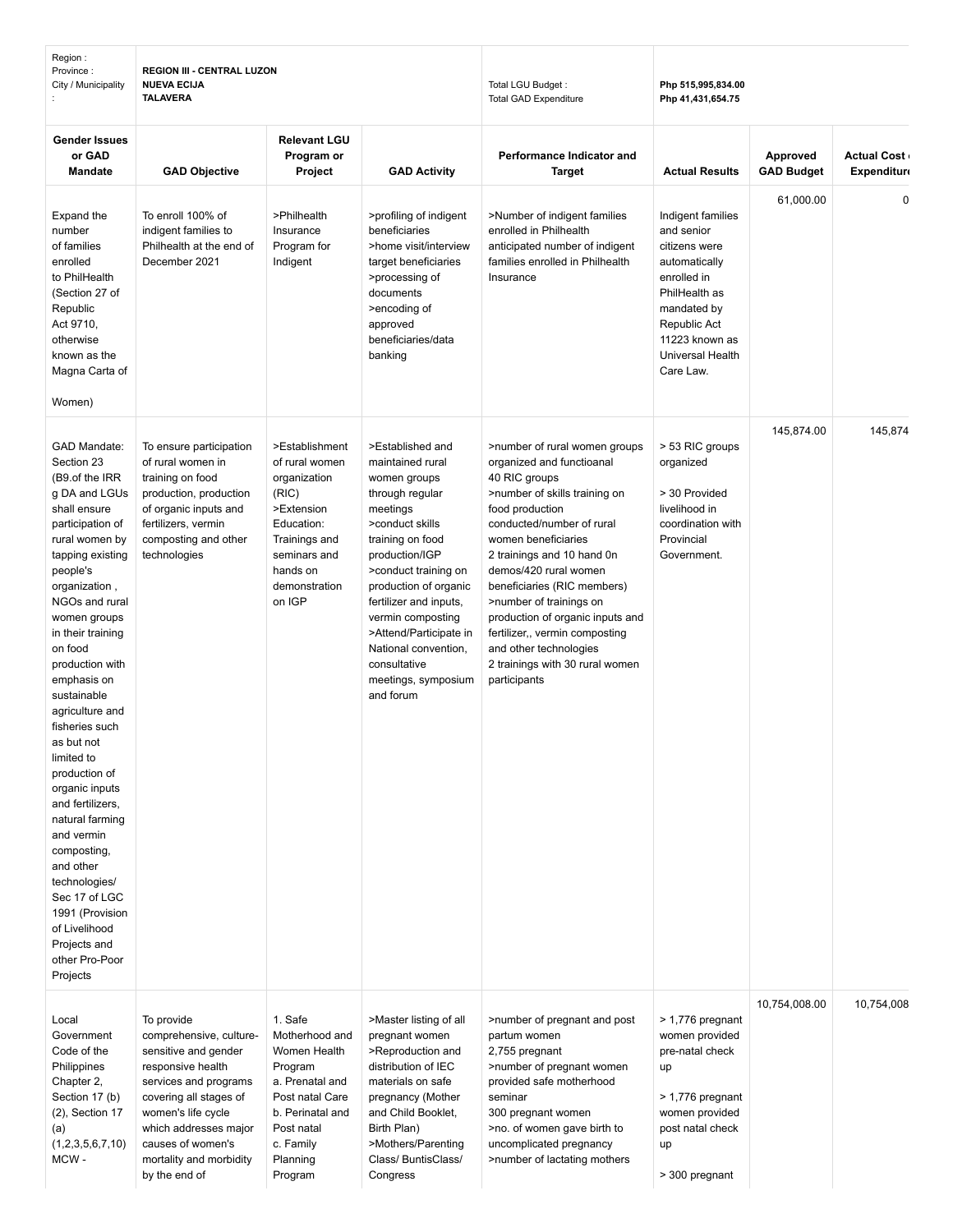| Comprehensive          |                                                      |                                                 |                                              | >number of couples accepted                             | women attended                         |                   |                    |
|------------------------|------------------------------------------------------|-------------------------------------------------|----------------------------------------------|---------------------------------------------------------|----------------------------------------|-------------------|--------------------|
| <b>Health</b> services | REGION III - CENTRAL LUZON <sup>2</sup> . Child Care |                                                 |                                              | family planning                                         | mothers class.                         |                   |                    |
| City / Municipality    | <b>NUEVA ECIJA</b><br><b>TALAVERA</b>                | Program<br>a. EPI                               |                                              | 1000 Couples informed and<br>arcoboted Eapeindiplemning | Php 515,995,834.00<br>PID,42,430654e35 |                   |                    |
|                        |                                                      | (Expanded                                       |                                              | method                                                  | provided Family                        |                   |                    |
|                        |                                                      |                                                 |                                              | >Conducted Family Planning in                           | Planning                               |                   |                    |
| <b>Gender Issues</b>   |                                                      | Immunization<br><b>Relevant LGU</b><br>Program) |                                              |                                                         | Program                                |                   |                    |
| or GAD                 |                                                      | b. Prográm or<br>b. CARI (Control<br>of Acute   |                                              | all barangays<br>Performance Indicator and              |                                        | Approved          | <b>Actual Cost</b> |
| <b>Mandate</b>         | <b>GAD Objective</b>                                 |                                                 | <b>GAD Activity</b>                          | >Number of fully immunized                              | <b>Actual Results</b>                  | <b>GAD Budget</b> | <b>Expenditure</b> |
|                        | December, 2021                                       | Respiratory                                     | >Regular prenatal                            | children                                                | 747 female                             |                   |                    |
|                        |                                                      | Infection)                                      | and post partum                              | >Number of parents aware of                             | children were                          |                   |                    |
|                        | To inform pregnant                                   | c. CDD (Control                                 | check-ups                                    | the importance of immunization                          | fully immunized                        |                   |                    |
|                        | women on the                                         | of Diarrheal                                    |                                              | 700 female children                                     |                                        |                   |                    |
|                        | importance of antenatal                              | Diseases)                                       | >Purchase of medical                         | 700 male children                                       | >Conducted                             |                   |                    |
|                        | and post natal care and                              | d. Vitamin A                                    | supplies and<br>medicines for birthing       |                                                         | <b>Family Planning</b>                 |                   |                    |
|                        | provide them with<br>proper care                     | Supplementation                                 | >Provision of Ferrous                        | >number of data quality check<br>conducted              | in 53 barangays                        |                   |                    |
|                        |                                                      |                                                 | sulfate to all pregnant                      | 4 DQCs conducted                                        | $> 1,283$ male/                        |                   |                    |
|                        | To encourage birth                                   |                                                 | and lactating mothers                        |                                                         | 1,387 female                           |                   |                    |
|                        | deliveries in proper                                 |                                                 | >safe motherhood                             | >Number of children provided                            | CARI cases                             |                   |                    |
|                        | birthing facilities                                  |                                                 | advocacy                                     | with medicines                                          | treated.                               |                   |                    |
|                        |                                                      |                                                 |                                              | >number of CARI cases                                   |                                        |                   |                    |
|                        | To provide right                                     |                                                 | >Conduct training                            | >number of CDD cases                                    | > 146 male/ 218                        |                   |                    |
|                        | information on birth                                 |                                                 | and seminar for                              | >number of sick children                                | female CDD                             |                   |                    |
|                        | spacing and proper                                   |                                                 | <b>Family Planning</b>                       | provided with Vit. A                                    | cases treated.                         |                   |                    |
|                        | maternal care for all<br>women of reproductive       |                                                 | >Identification and<br>master listing of     |                                                         | >1,856 male/                           |                   |                    |
|                        | age by the end of                                    |                                                 | potential FP clients                         |                                                         | 1,871 female                           |                   |                    |
|                        | December, 2021                                       |                                                 | and users in need of                         |                                                         | children provided                      |                   |                    |
|                        |                                                      |                                                 | FP services                                  |                                                         | with Vit. A                            |                   |                    |
|                        | To reduce by 10% the                                 |                                                 | (permanent or                                |                                                         | supplementation.                       |                   |                    |
|                        | morbidity and mortality                              |                                                 | temporary method)                            |                                                         |                                        |                   |                    |
|                        | rate among children                                  |                                                 | >Purchase of family                          |                                                         |                                        |                   |                    |
|                        | against the most                                     |                                                 | planning commodities                         |                                                         |                                        |                   |                    |
|                        | common vaccine                                       |                                                 | >Conduct Usapan                              |                                                         |                                        |                   |                    |
|                        | preventable diseases                                 |                                                 | Family Planning in                           |                                                         |                                        |                   |                    |
|                        | To decrease by 10% the                               |                                                 | every barangay<br>>Conduct informstion,      |                                                         |                                        |                   |                    |
|                        | morbidity and mortality                              |                                                 | education campaign                           |                                                         |                                        |                   |                    |
|                        | rate among infant and                                |                                                 | on Family Planning                           |                                                         |                                        |                   |                    |
|                        | under 5 children                                     |                                                 | Program through                              |                                                         |                                        |                   |                    |
|                        |                                                      |                                                 | mother's class, Radio                        |                                                         |                                        |                   |                    |
|                        |                                                      |                                                 | program, pre-                                |                                                         |                                        |                   |                    |
|                        |                                                      |                                                 | marriage counseling                          |                                                         |                                        |                   |                    |
|                        |                                                      |                                                 |                                              |                                                         |                                        |                   |                    |
|                        |                                                      |                                                 | >Conduct                                     |                                                         |                                        |                   |                    |
|                        |                                                      |                                                 | immunization to all<br>children below 1 year |                                                         |                                        |                   |                    |
|                        |                                                      |                                                 | old                                          |                                                         |                                        |                   |                    |
|                        |                                                      |                                                 | >Purchase logistic                           |                                                         |                                        |                   |                    |
|                        |                                                      |                                                 | support such as                              |                                                         |                                        |                   |                    |
|                        |                                                      |                                                 | needles, cotton and                          |                                                         |                                        |                   |                    |
|                        |                                                      |                                                 | syringes                                     |                                                         |                                        |                   |                    |
|                        |                                                      |                                                 |                                              |                                                         |                                        |                   |                    |
|                        |                                                      |                                                 | >Data quality check                          |                                                         |                                        |                   |                    |
|                        |                                                      |                                                 | >Provision of                                |                                                         |                                        |                   |                    |
|                        |                                                      |                                                 | medicines for sick                           |                                                         |                                        |                   |                    |
|                        |                                                      |                                                 | children                                     |                                                         |                                        |                   |                    |
|                        |                                                      |                                                 | >IEC through                                 |                                                         |                                        |                   |                    |
|                        |                                                      |                                                 | Parents/class on                             |                                                         |                                        |                   |                    |
|                        |                                                      |                                                 | Integrated                                   |                                                         |                                        |                   |                    |
|                        |                                                      |                                                 | Management on                                |                                                         |                                        |                   |                    |
|                        |                                                      |                                                 | Common Illness                               |                                                         |                                        |                   |                    |
|                        |                                                      |                                                 | >Vitamin A<br>Supplementation                |                                                         |                                        |                   |                    |
|                        |                                                      |                                                 |                                              |                                                         |                                        |                   |                    |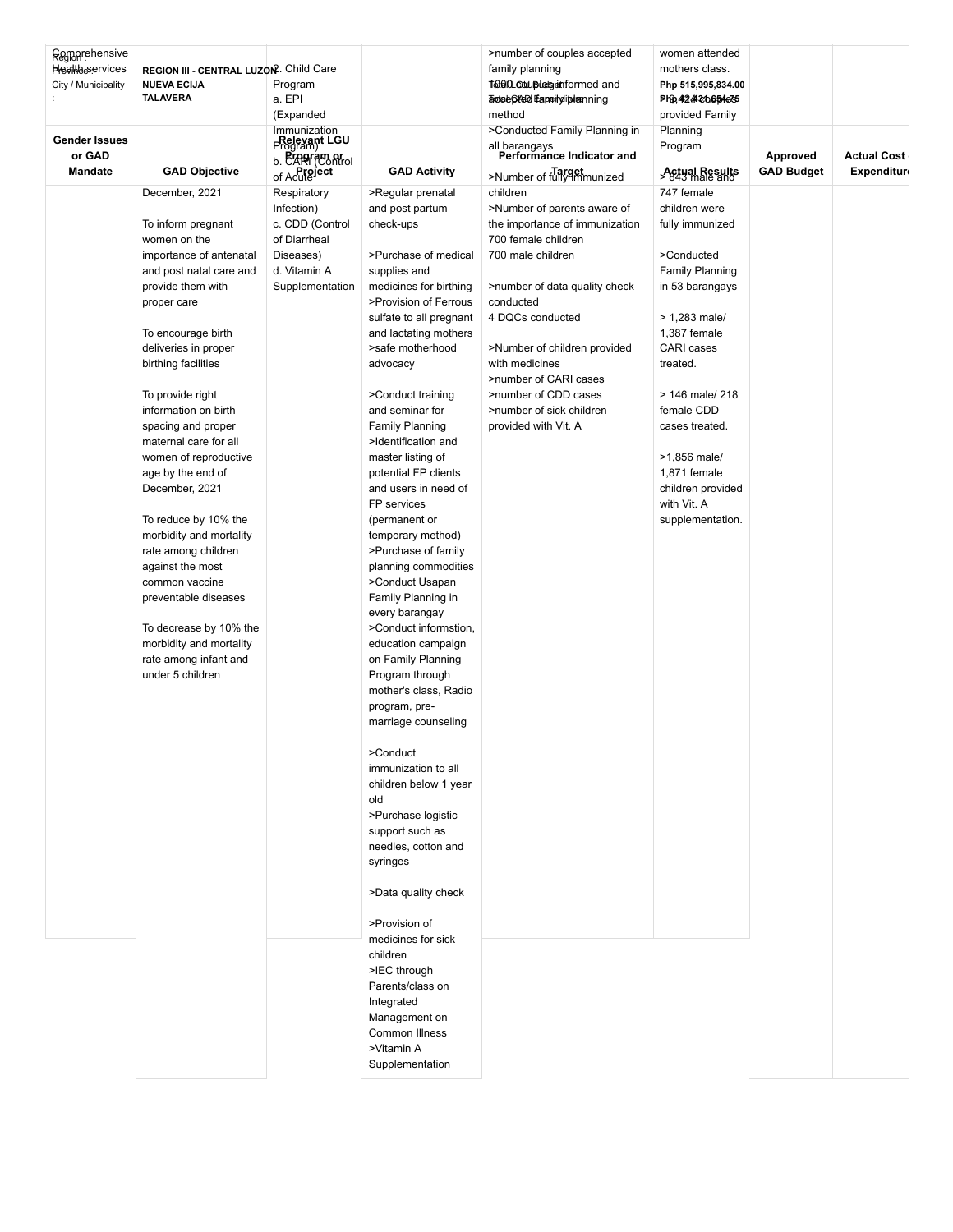| Region:<br>Province:<br>City / Municipality                                                                                                                                                                                                                                                | <b>REGION III - CENTRAL LUZON</b><br><b>NUEVA ECIJA</b><br><b>TALAVERA</b>                                                                                                                                                                                                                                                                         |                                                                                                                                                                                                                                      | Total LGU Budget:<br><b>Total GAD Expenditure</b>                                                                                                                                                                                                                              | Php 515,995,834.00<br>Php 41,431,654.75                                                                                                                                                                                                                                                                                 |                                                                                                                                                                                |                               |                                          |
|--------------------------------------------------------------------------------------------------------------------------------------------------------------------------------------------------------------------------------------------------------------------------------------------|----------------------------------------------------------------------------------------------------------------------------------------------------------------------------------------------------------------------------------------------------------------------------------------------------------------------------------------------------|--------------------------------------------------------------------------------------------------------------------------------------------------------------------------------------------------------------------------------------|--------------------------------------------------------------------------------------------------------------------------------------------------------------------------------------------------------------------------------------------------------------------------------|-------------------------------------------------------------------------------------------------------------------------------------------------------------------------------------------------------------------------------------------------------------------------------------------------------------------------|--------------------------------------------------------------------------------------------------------------------------------------------------------------------------------|-------------------------------|------------------------------------------|
| <b>Gender Issues</b><br>or GAD<br><b>Mandate</b>                                                                                                                                                                                                                                           | <b>GAD Objective</b>                                                                                                                                                                                                                                                                                                                               | <b>Relevant LGU</b><br>Program or<br>Project                                                                                                                                                                                         | <b>GAD Activity</b>                                                                                                                                                                                                                                                            | Performance Indicator and<br><b>Target</b>                                                                                                                                                                                                                                                                              | <b>Actual Results</b>                                                                                                                                                          | Approved<br><b>GAD Budget</b> | <b>Actual Cost</b><br><b>Expenditure</b> |
| RA 9255 - An<br>act allowing the<br>use of father's<br>surname of<br>illegitimate<br>children<br>Family Code of<br>the Philippines<br>- Right to a<br>name<br>RA 9048 -<br>Correction of<br>clerical error in<br>the birth<br>certificate<br>Legalization of<br>common law<br>relationship | To register birth of<br>illegitimate children<br>using their father's<br>surname by the end of<br>December 31, 2021<br>>To accept, approve<br>petition for Correction of<br>Clerical Error, Change<br>of First Name under RA<br>9048 at the end of the<br>year<br>>To reduce by 20 %<br>common law<br>relationship at the end<br>of December, 2021 | >IEC on RA<br>9225, RA 9048,<br>RA 10172<br>>Birth<br>Registration of<br>illegitimate<br>children<br>>Mobile<br>Registration<br>>Registration of<br>documents with<br>CCE and CFN<br>>Marriage<br>Registration<br>>Kasalang<br>Bayan | >conduct IEC on the<br>importance of birth<br>registration<br>>conduct mobile<br>registration in 53<br>barangays<br>>transcribe and enter<br>all registable<br>documents and<br>judicial/decrees<br>affecting the civil<br>status of persons in<br>the civil registry<br>books | >number of birth registered<br>(legitimate and illegitimate)<br>2000 birth registration<br>600 AUSF<br>actual number of legal<br>instrument<br>actual number of adoption<br>decrees registered<br>actual number of foundling<br>actual number of out of town<br>registration<br>actual number of mobile<br>registration | Not implemented<br>due to<br>occurrence of<br>COVID <sub>19</sub><br>pandemic.                                                                                                 | 1,621,535.00                  | $\mathbf 0$                              |
| Sec. 22 (b)<br>$(2)MCW -$<br>Establishment<br>of Day Care<br>Center/Breast<br>Feeding<br><b>Stations</b>                                                                                                                                                                                   | To provide substitute<br>motherhood, comfort<br>and safety to 3-4 years<br>old children<br>To provide<br>breastfeeding space for<br>lactating mothers                                                                                                                                                                                              | Day Care<br>Service<br>Establish<br>breastfeeding<br>station/corner                                                                                                                                                                  | Early childhood care<br>and development<br>activities for 3-4 years<br>old children<br><b>Breast feeding</b><br>program                                                                                                                                                        | 100% of 3-4 years old children<br>become socially adjusted at the<br>end of December, 2021/17103-<br>4 years old potentially neglected<br>children<br>Provided substitute mothering to<br>100% 3-4 years old children<br>enrolled in day care/1710 3-4<br>children catered and served by<br>the end of December, 2021   | $> 2,5353-4$<br>years old<br>children enrolled<br>in Early<br>Childhood Care<br>and<br>Development<br>provided with<br>modular<br>activities and<br><b>ECCD</b><br>assessment. | 4,430,267.00                  | 3,834,112                                |
| Section 10<br>MCW-<br>Establishment<br>of Women<br>friendly space<br>in all<br>evacuation<br>centers                                                                                                                                                                                       | To provide protection<br>and security to women-<br>girl children in times of<br>disaster, calamities and<br>other crisis situation                                                                                                                                                                                                                 | > Psycho-social<br>support<br>(counseling)<br>>livelihood<br>support (relief<br>assistance/food<br>packs)<br>>health services                                                                                                        | >profiling/interview<br>>counseling<br>>distribution of food<br>packs/hygiene kit<br>>medical check-up<br>>provision of<br>medicines                                                                                                                                           | 100% of women-girl children<br>affected by disaster provided<br>with basic services<br>actual number of victims                                                                                                                                                                                                         | No occurrence of<br>disaster.                                                                                                                                                  | 226,768.00                    | $\mathbf 0$                              |
| Section 30 B.4<br>- MCW IRR                                                                                                                                                                                                                                                                | To provide ample<br>information on the<br>prevailing labor market<br>to know the current<br>supply and demand of<br>job seekers                                                                                                                                                                                                                    | Labor Market<br>Information                                                                                                                                                                                                          | >conduct training and<br>workshops for all job<br>seekers                                                                                                                                                                                                                      | >number of training and<br>workshops conducted<br>12 trainings and workshops at<br>the end of December, 2021                                                                                                                                                                                                            | 9792 jobseekers<br>attended<br>orientation.                                                                                                                                    | 134,377.00                    | 120,367                                  |
| Sub-total                                                                                                                                                                                                                                                                                  |                                                                                                                                                                                                                                                                                                                                                    |                                                                                                                                                                                                                                      |                                                                                                                                                                                                                                                                                |                                                                                                                                                                                                                                                                                                                         |                                                                                                                                                                                | 35,944,343.00                 | 41,340,864                               |
| Total A (MOEE+PS+CO)                                                                                                                                                                                                                                                                       |                                                                                                                                                                                                                                                                                                                                                    |                                                                                                                                                                                                                                      |                                                                                                                                                                                                                                                                                |                                                                                                                                                                                                                                                                                                                         |                                                                                                                                                                                |                               | 41,340,864                               |
|                                                                                                                                                                                                                                                                                            | <b>ORGANIZATION-FOCUSED</b>                                                                                                                                                                                                                                                                                                                        |                                                                                                                                                                                                                                      |                                                                                                                                                                                                                                                                                |                                                                                                                                                                                                                                                                                                                         |                                                                                                                                                                                |                               |                                          |
| Gender Issue                                                                                                                                                                                                                                                                               |                                                                                                                                                                                                                                                                                                                                                    |                                                                                                                                                                                                                                      |                                                                                                                                                                                                                                                                                |                                                                                                                                                                                                                                                                                                                         |                                                                                                                                                                                |                               |                                          |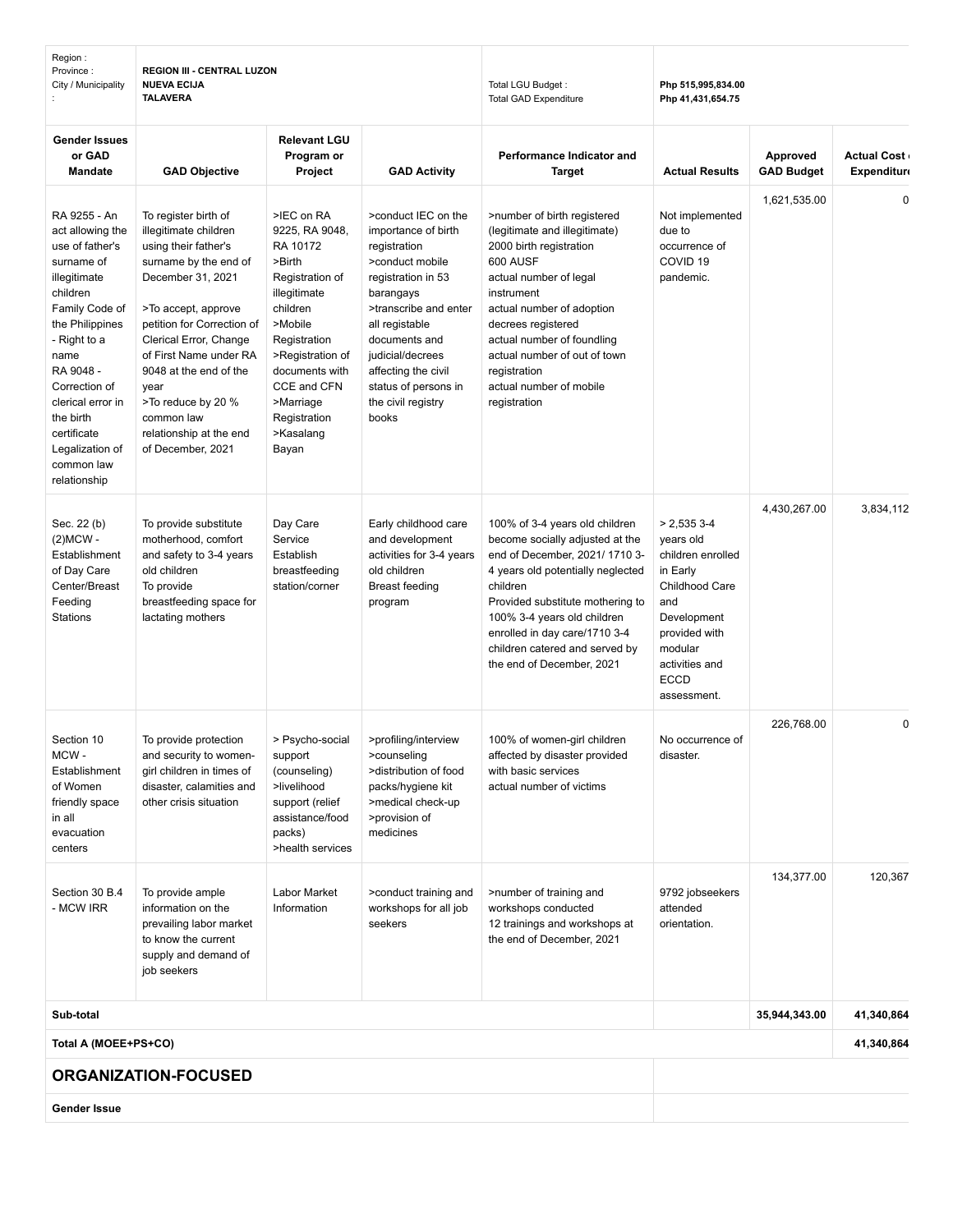| <b>Gender Issues</b><br><b>Relevant LGU</b><br>or GAD<br>Performance Indicator and<br>Approved<br><b>Actual Cost</b><br>Program or<br><b>GAD Budget</b><br><b>Expenditure</b><br><b>Mandate</b><br><b>GAD Objective</b><br>Project<br><b>GAD Activity</b><br><b>Target</b><br><b>Actual Results</b><br>194,941.00<br>$\mathbf 0$<br>>100% members of GFPS<br>Low level of<br>To enhance knowledge<br>Capacity<br>>Attend 3-day<br>Not implemented<br>knowledge of<br>of all members of GFPS<br>Development<br>Seminar workshop on<br>become capacitated by the end<br>due to<br><b>GAD Focal</b><br><b>GAD</b><br>on Gender and<br>Program<br>of the year<br>movement<br>>Attend GAD<br>>Functional GFPS<br>Point System<br>Development and GAD<br>restrictions<br>on GAD related<br>mainstreaming by the<br>Planning and<br>caused by<br>COVID <sub>19</sub><br>end of December, 2021<br>laws, policies,<br><b>Budgeting</b><br><b>GAD</b> sensitive<br>pandemic.<br>and responsive<br><b>PPAs</b><br><b>GAD Mandate</b><br>1,281.00<br>$\mathbf 0$<br>Section 18<br>To provide women<br>>Special Leave<br>>processing of<br>>number of women employees<br>No employee<br>MCW - Special<br>Benefits for<br>applied for SPL<br>employees with special<br>documents<br>applied for SPL<br>Leave Benefits<br>leave benefit for two (2)<br>Women<br>>preparation of<br>>anticipated number of women<br>for Women<br>months with full pay<br>voucher/payroll<br>employees benefited from SPL<br>Employees<br>based on gross monthly<br>Employees<br>compensation following<br>surgery caused by<br>gynecological disorders.<br>325,224.00<br>90,790<br>Section 36 (a)<br>To strengthen GAD<br>Creation and<br>>Creation of GFPS<br>>Functional GFPS<br>>Functional<br>$(b)(c)$ MCW-<br>mechanisms in the LGU<br>GFPS:<br>Strengthening of<br><b>GFPS</b><br>Conducted 4<br>Institutional<br>that will facilitate<br>>Conduct/attend<br>>Updated GAD Database<br>Mechanism<br>Gender Mainstreaming<br>meeting.<br>regular quarterly<br><b>GAD Database</b><br>meeting of GFPS<br>>Updated GAD Code<br>To generate, maintain<br>> Prepared and<br>>GAD Plan and Budget/GAD<br>submitted GAD<br>and update GAD<br><b>Updated GAD</b><br>>generation and<br>Database<br>Code<br>continuous updating<br><b>Accomplishment Report</b><br>Accomplishment<br>of data for gender<br>prepared and submitted on time<br>Report 2020<br>sensitive and<br>To update GAD Code<br>before timeline<br>based on GAD issues,<br>GAD Plan and<br>responsive PPAs<br>> Prepared and<br>100% alignment of Barangay<br>Budget 2021<br>GFPS with LGU's priorities<br>submitted GAD<br>concerns and gender<br>>updating of GAD<br>Plan and Budget<br>equality agenda of the<br>Code through<br>>Women's Month Celebration<br>2022 before<br>government<br>Review and<br>adaptation of new<br>observed/conducted/participated<br>March 30, 2021<br>Monitoring of<br>To formulate GAD Plan<br>laws, policies on GAD<br>and submitted<br>and<br><b>Barangay GFPS</b><br>revised GAD<br>Budget/Accomplishment<br>>preparation of GAD<br>Plan and Budget<br>Report for GAD<br>Plan and Budget for<br>2022 on<br>sensitive and<br>Women's Month<br>2021<br>November 2021.<br>>GAD planning<br>responsive programs<br>Celebration<br>and activities based on<br>workshop<br>> Assisted<br>the mandate of the<br><b>Barangay GFPS</b><br>LGU.<br>>Conduct/participate<br>in preparation of<br>in Women's Month<br><b>Barangay GPB</b><br>Celebration<br>2022.<br>To ensure that the<br>Barangay GAD Plan<br>> Hanging of<br>National<br>and Budget is aligned<br>with LGU's Priority<br>Women's Month<br>Celebration 2021<br>Plans and Targets<br>banner.<br>To promote and fulfill<br>the rights of women in<br>all spheres, including<br>the rights to substantive<br>equality and non-<br>discrimination | Region:<br>Province:<br>City / Municipality | <b>REGION III - CENTRAL LUZON</b><br><b>NUEVA ECIJA</b><br><b>TALAVERA</b> |  | Total LGU Budget:<br><b>Total GAD Expenditure</b> | Php 515,995,834.00<br>Php 41,431,654.75 |            |        |
|-------------------------------------------------------------------------------------------------------------------------------------------------------------------------------------------------------------------------------------------------------------------------------------------------------------------------------------------------------------------------------------------------------------------------------------------------------------------------------------------------------------------------------------------------------------------------------------------------------------------------------------------------------------------------------------------------------------------------------------------------------------------------------------------------------------------------------------------------------------------------------------------------------------------------------------------------------------------------------------------------------------------------------------------------------------------------------------------------------------------------------------------------------------------------------------------------------------------------------------------------------------------------------------------------------------------------------------------------------------------------------------------------------------------------------------------------------------------------------------------------------------------------------------------------------------------------------------------------------------------------------------------------------------------------------------------------------------------------------------------------------------------------------------------------------------------------------------------------------------------------------------------------------------------------------------------------------------------------------------------------------------------------------------------------------------------------------------------------------------------------------------------------------------------------------------------------------------------------------------------------------------------------------------------------------------------------------------------------------------------------------------------------------------------------------------------------------------------------------------------------------------------------------------------------------------------------------------------------------------------------------------------------------------------------------------------------------------------------------------------------------------------------------------------------------------------------------------------------------------------------------------------------------------------------------------------------------------------------------------------------------------------------------------------------------------------------------------------------------------------------------------------------------------------------------------------------------------------------------------------------------------------------------------------------------------------------------------------------------------------------------------------------------------------------------------------------------------------------------------------------------------------------------------------------------------------------------------------------------------------------------------------------------------------------------------------------------------------------------------------------------------------------------------------------------------------------------------------------------------------------|---------------------------------------------|----------------------------------------------------------------------------|--|---------------------------------------------------|-----------------------------------------|------------|--------|
|                                                                                                                                                                                                                                                                                                                                                                                                                                                                                                                                                                                                                                                                                                                                                                                                                                                                                                                                                                                                                                                                                                                                                                                                                                                                                                                                                                                                                                                                                                                                                                                                                                                                                                                                                                                                                                                                                                                                                                                                                                                                                                                                                                                                                                                                                                                                                                                                                                                                                                                                                                                                                                                                                                                                                                                                                                                                                                                                                                                                                                                                                                                                                                                                                                                                                                                                                                                                                                                                                                                                                                                                                                                                                                                                                                                                                                                                         |                                             |                                                                            |  |                                                   |                                         |            |        |
|                                                                                                                                                                                                                                                                                                                                                                                                                                                                                                                                                                                                                                                                                                                                                                                                                                                                                                                                                                                                                                                                                                                                                                                                                                                                                                                                                                                                                                                                                                                                                                                                                                                                                                                                                                                                                                                                                                                                                                                                                                                                                                                                                                                                                                                                                                                                                                                                                                                                                                                                                                                                                                                                                                                                                                                                                                                                                                                                                                                                                                                                                                                                                                                                                                                                                                                                                                                                                                                                                                                                                                                                                                                                                                                                                                                                                                                                         |                                             |                                                                            |  |                                                   |                                         |            |        |
|                                                                                                                                                                                                                                                                                                                                                                                                                                                                                                                                                                                                                                                                                                                                                                                                                                                                                                                                                                                                                                                                                                                                                                                                                                                                                                                                                                                                                                                                                                                                                                                                                                                                                                                                                                                                                                                                                                                                                                                                                                                                                                                                                                                                                                                                                                                                                                                                                                                                                                                                                                                                                                                                                                                                                                                                                                                                                                                                                                                                                                                                                                                                                                                                                                                                                                                                                                                                                                                                                                                                                                                                                                                                                                                                                                                                                                                                         |                                             |                                                                            |  |                                                   |                                         |            |        |
|                                                                                                                                                                                                                                                                                                                                                                                                                                                                                                                                                                                                                                                                                                                                                                                                                                                                                                                                                                                                                                                                                                                                                                                                                                                                                                                                                                                                                                                                                                                                                                                                                                                                                                                                                                                                                                                                                                                                                                                                                                                                                                                                                                                                                                                                                                                                                                                                                                                                                                                                                                                                                                                                                                                                                                                                                                                                                                                                                                                                                                                                                                                                                                                                                                                                                                                                                                                                                                                                                                                                                                                                                                                                                                                                                                                                                                                                         |                                             |                                                                            |  |                                                   |                                         |            |        |
|                                                                                                                                                                                                                                                                                                                                                                                                                                                                                                                                                                                                                                                                                                                                                                                                                                                                                                                                                                                                                                                                                                                                                                                                                                                                                                                                                                                                                                                                                                                                                                                                                                                                                                                                                                                                                                                                                                                                                                                                                                                                                                                                                                                                                                                                                                                                                                                                                                                                                                                                                                                                                                                                                                                                                                                                                                                                                                                                                                                                                                                                                                                                                                                                                                                                                                                                                                                                                                                                                                                                                                                                                                                                                                                                                                                                                                                                         |                                             |                                                                            |  |                                                   |                                         |            |        |
|                                                                                                                                                                                                                                                                                                                                                                                                                                                                                                                                                                                                                                                                                                                                                                                                                                                                                                                                                                                                                                                                                                                                                                                                                                                                                                                                                                                                                                                                                                                                                                                                                                                                                                                                                                                                                                                                                                                                                                                                                                                                                                                                                                                                                                                                                                                                                                                                                                                                                                                                                                                                                                                                                                                                                                                                                                                                                                                                                                                                                                                                                                                                                                                                                                                                                                                                                                                                                                                                                                                                                                                                                                                                                                                                                                                                                                                                         | Sub-total                                   |                                                                            |  |                                                   |                                         | 521,446.00 | 90,790 |